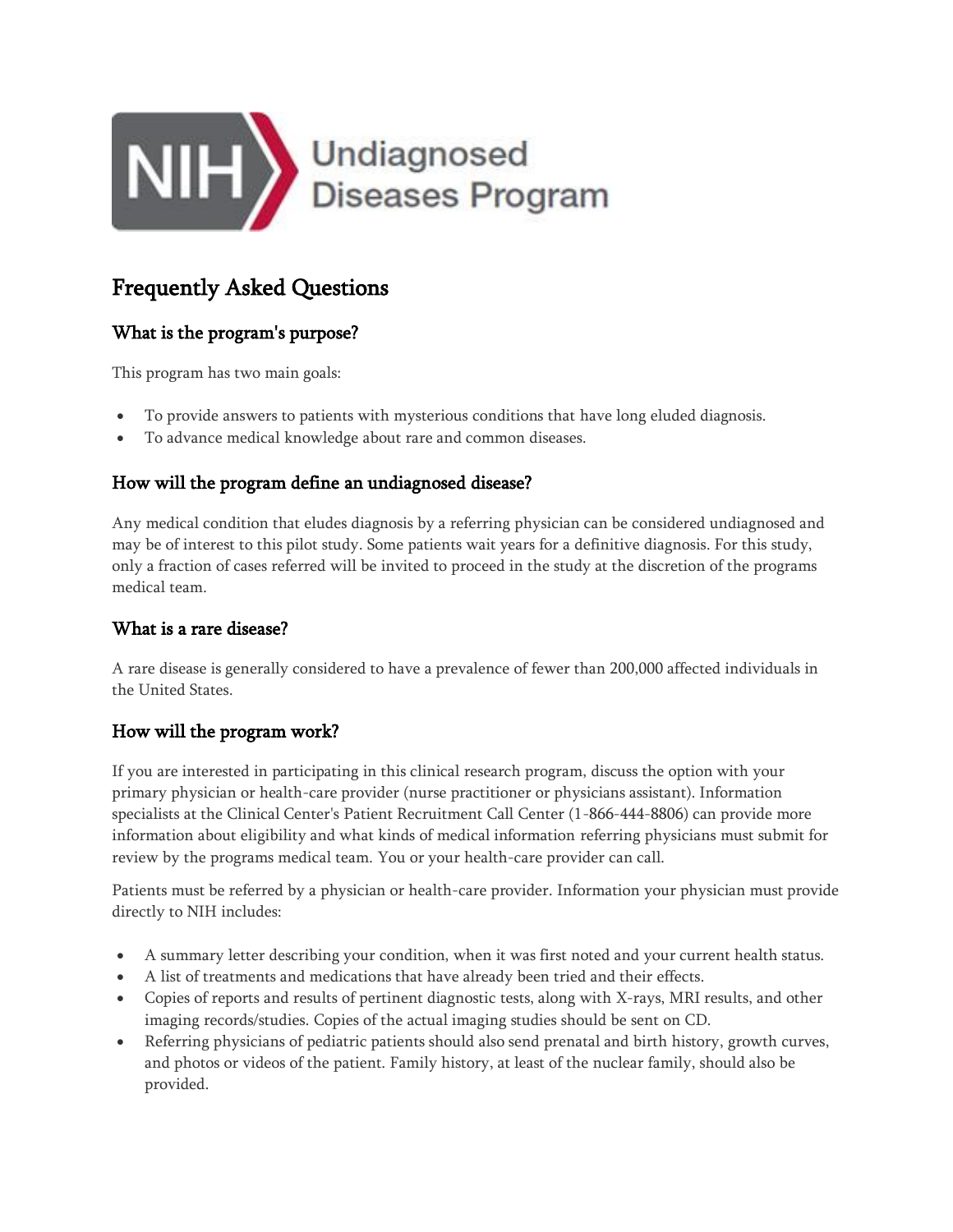Ask for and keep a copy of these materials for yourself. Because of patient confidentiality considerations, no e-mail submissions will be accepted. Your referring physician must mail the summary letter and related materials to:

National Human Genome Research Institute National Institutes of Health Undiagnosed Diseases Program 10 Center Drive - MSC 1851, Building 10, Room 10C103 Bethesda, MD 20892-1851

The Undiagnosed Diseases Program staff will notify you by mail when the information from your physician has been received and if additional information is required before the chart can be reviewed.

The program's medical team will review the information submitted for each case. Cases meeting the criteria will be presented to the Undiagnosed Diseases Program's board of specialists for further consideration. Plans call for inviting 50 to 100 patient participants to the NIH annually for a thorough evaluation and consultation.

If your case is accepted for NIH evaluation, NIH will provide information from the evaluation to you and to your health-care provider, who will be responsible for your medical care after you leave the NIH. In this manner, follow-up care will be assured.

## Will all cases submitted be reviewed by the Undiagnosed Disease Program?

Yes, the programs medical team will review the cases submitted for consideration. Cases meeting Program criteria will be presented to the board of specialists. Fifty to 100 cases will be invited to NIH for thorough evaluation and consultation each year.

# What's involved for patients accepted by NIH for participation?

Patients in the program will be evaluated using the unique combination of scientific and medical expertise and resources at the NIH Clinical Center in Bethesda, Md. Dozens of NIH senior attending physicians may be asked to consult on the cases and evaluations. Their specialties include rheumatology, immunology, oncology, mental health, nephrology, hematology, ophthalmology, neurology, laboratory medicine, pain and palliative care, bone disorders, endocrinology, oncology, immunology, dermatology, primary immunodeficiency, dentistry, genetics, pathology, pulmonology, cardiology, primary immunodeficiency, internal medicine, pediatrics and hepatology.

The referring provider and patient will receive the information resulting from NIH evaluation as a part of this program. Long-term care will not be provided by the NIH, but selected patients may be eligible for an ongoing research study.

#### Will all evaluations result in a diagnosis?

No, but the evaluations will yield valuable information medical researchers will use to:

- Help identify previously unrecognized rare diseases.
- Suggest new ways to treat and prevent common illnesses.
- Determine promising options for continued medical research.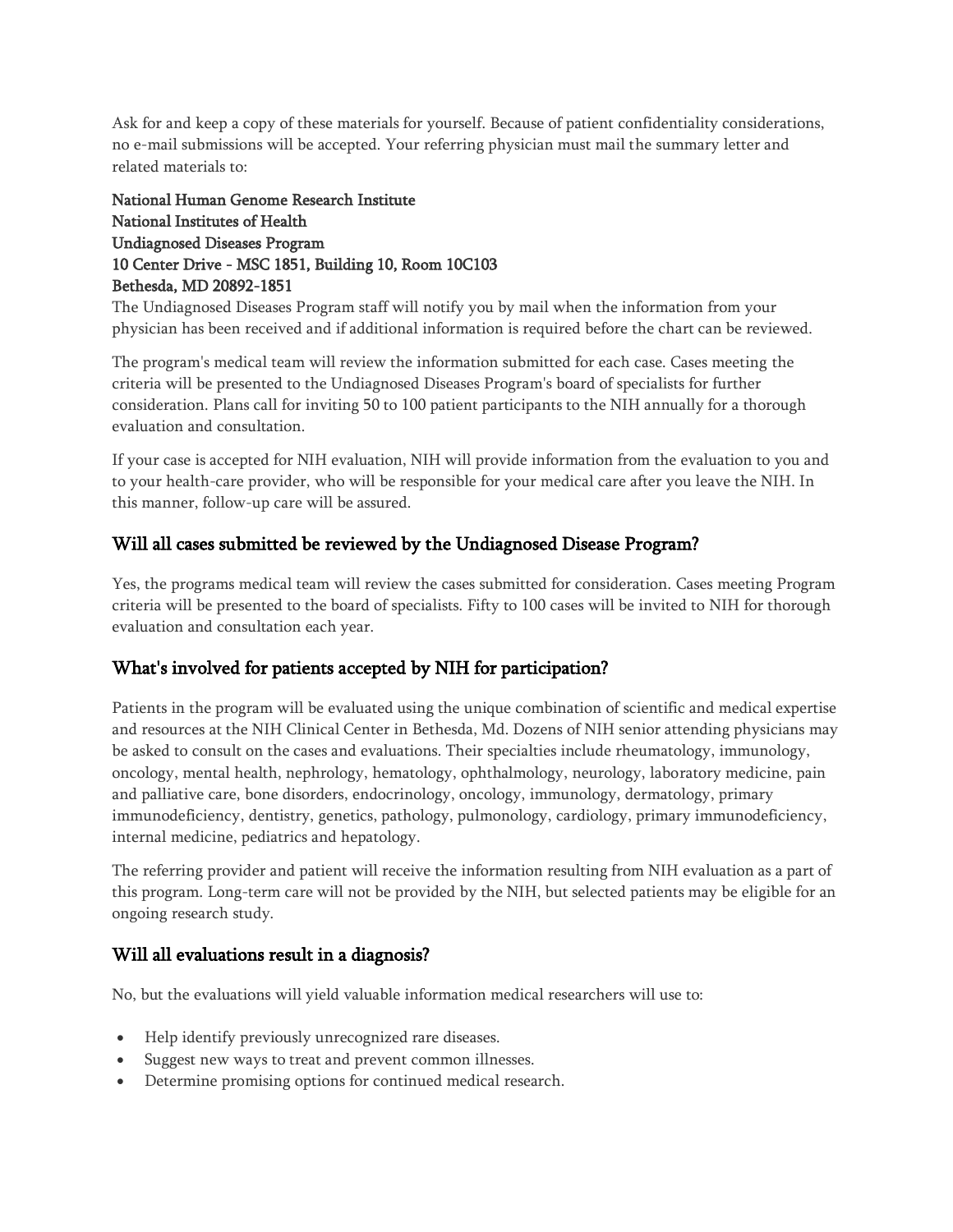# How can I find out more about participating?

#### Call 1-866-444-8806

Information specialists with the Clinical Center Patient Recruitment Call Center will ask you a few questions to begin to determine your eligibility to participate. A physician's referral is required.

# Who is eligible?

Generally, physicians may refer individuals who:

- Are at least six months old.
- Have a disease or condition that remains undiagnosed despite ongoing care and follow- up by a physician or other healthcare provider.
- Are able to travel.

## Will participants also have DNA taken and studied as part of this program?

Yes, the hope is that DNA will be one way that helps the NIH medical team determine a patient's illness. Patients will be informed of how the DNA will be used.

## What is the cost for participating if accepted?

There is no charge for participating in this research program at the Clinical Center. Travel, meals and lodging expenses may be covered for research participants according to NIH policies.

# I don't have a physician and I don't have health insurance. What are my options for participating in this research program?

A referral from a primary healthcare provider is required. If you don't have a personal physician, but receive care in a clinic or other healthcare setting, discuss referral with a member of the medical team currently providing your care. This could be a nurse practitioner or a physician's assistant.

#### Why is a physician's referral required?

Consultation with the patient's primary health-care provider will be important throughout the process. Follow-up care will be addressed as part of the evaluation at NIH. If your case is accepted for NIH evaluation, NIH will provide information from the evaluation to you and to your healthcare provider, who will be responsible for your follow-up medical care.

# Why isn't NIH providing the follow-up care?

Long-term follow up care at the NIH is not part of this program. The NIH Clinical Center is a research hospital and its mission is to perform clinical research to advance the overall health of the nation.

# How will I find out NIH's decision on accepting my case for evaluation as part of this research program?